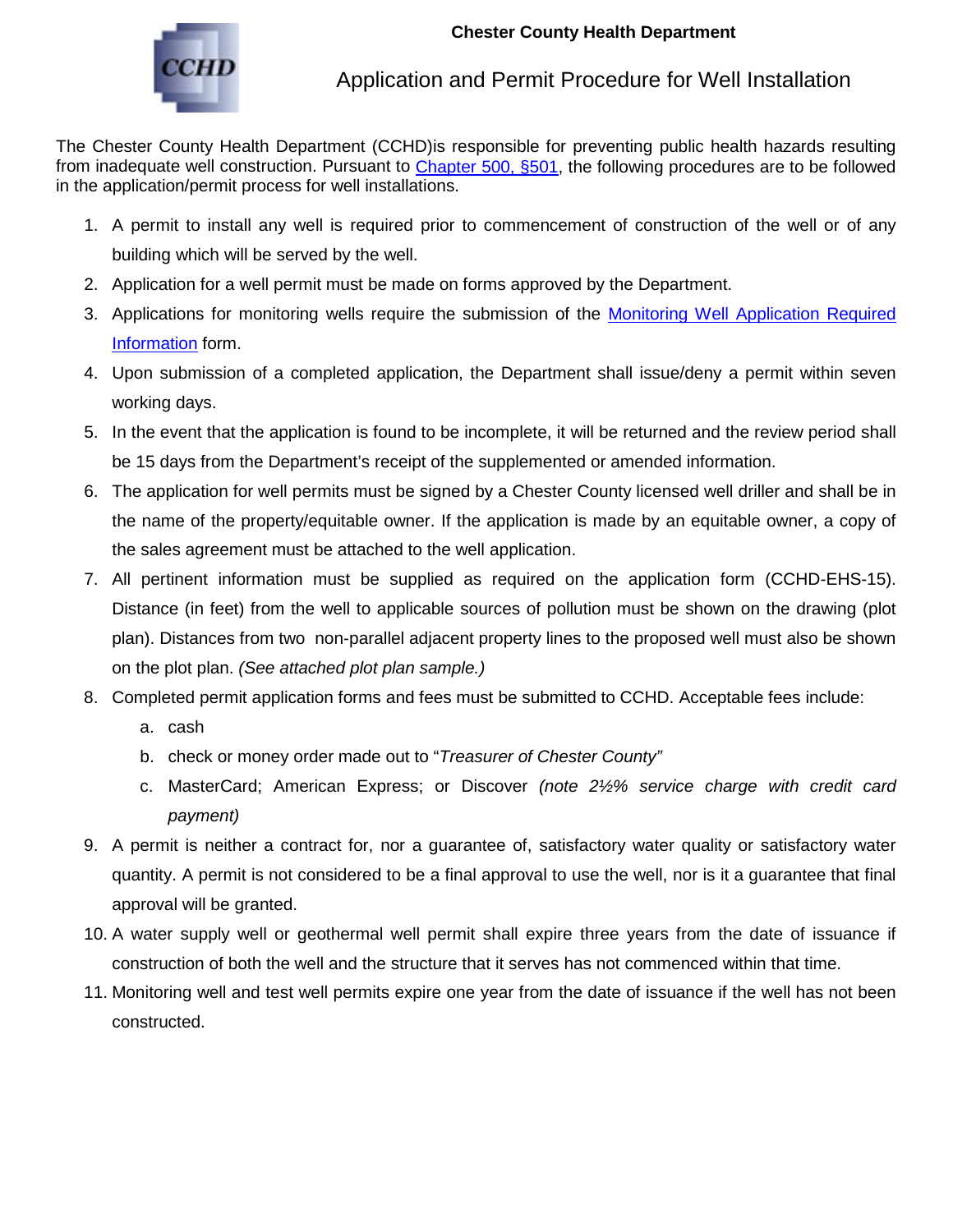If the features listed below are present or proposed on the property or adjacent properties, locate on plan and give distance from the proposed well to the specified feature:

| <b>Feature</b>                                                                                                                                                                                                                                                                                                                                                                     | <b>Minimum Distance</b><br><b>Required (in feet)</b> |
|------------------------------------------------------------------------------------------------------------------------------------------------------------------------------------------------------------------------------------------------------------------------------------------------------------------------------------------------------------------------------------|------------------------------------------------------|
| Delineated wetlands or floodplains.                                                                                                                                                                                                                                                                                                                                                | 25                                                   |
| Lakes, ponds, streams, spring-prone areas or other surface waters                                                                                                                                                                                                                                                                                                                  | 25                                                   |
| Rainwater pits                                                                                                                                                                                                                                                                                                                                                                     | 25                                                   |
| Retention and detention basins (from the high water level)                                                                                                                                                                                                                                                                                                                         | 25                                                   |
| Storm drains (piped or sealed collection systems)                                                                                                                                                                                                                                                                                                                                  | 10                                                   |
| Surface drainageways                                                                                                                                                                                                                                                                                                                                                               | 10                                                   |
| Bio-solids, disposal areas and sewage disposal sites.                                                                                                                                                                                                                                                                                                                              | 300                                                  |
| Farm silos, barnyards, manure pits or tanks, or other storage areas of animal<br>manure.                                                                                                                                                                                                                                                                                           | 100                                                  |
| Any in-ground or above-ground sewage renovation area(s).                                                                                                                                                                                                                                                                                                                           | 100                                                  |
| Septic tanks, aerobic tanks, sewage pump tanks, holding tanks or any other<br>sewage-containment receptacle(s).                                                                                                                                                                                                                                                                    | 50                                                   |
| Gravity sewer lines and drains carrying domestic sewage or industrial waste -<br>(except when the sewer line is cast iron pipe with either watertight lead caulked<br>joints or joints filled with neoprene gaskets, or if solvent welded Schedule 40 [or<br>SDR equivalent] or better polyvinylchloride [PVC] pipe).                                                              | 50<br>(10)                                           |
| Sewage drains carrying domestic sewage or industrial waste under pressure -<br>(Except welded steel pipe solvent welded Schedule 40 or equivalent or better PVC<br>pipe or concrete encased pipe).                                                                                                                                                                                 | 50<br>(10)                                           |
| Preparation area or storage area of hazardous spray materials, fertilizers or<br>chemicals, salt piles.                                                                                                                                                                                                                                                                            | 300                                                  |
| Surface or subsurface containers or tanks over 1,000 gallons used for storage of<br>materials which cannot be properly renovated by passage through the soil. This<br>includes, but is not limited to, gasoline and all other petroleum products. (Except<br>where tank installation meets current PADEP underground storage tank<br>regulations. Documentation must be supplied.) | 300<br>(100)                                         |
| Surface or subsurface containers or tanks of 1,000 gallons or less used for the<br>storage of materials which cannot be properly renovated by passage through the<br>soil., This includes, but is not limited to, gasoline and all other petroleum products.<br>For example, the type of tanks frequently found in homes using oil for heating<br>purposes                         | 30                                                   |
| Graveyards and cemeteries                                                                                                                                                                                                                                                                                                                                                          | 100                                                  |
| Building foundations (except for buildings enclosing just wells and/or well pumps)                                                                                                                                                                                                                                                                                                 | 30                                                   |
| Mobile homes                                                                                                                                                                                                                                                                                                                                                                       | 30                                                   |
| Wooden structures on concrete or dirt floors. (e.g.: storage sheds)                                                                                                                                                                                                                                                                                                                | 30                                                   |
| Driveways, parking lots or paved areas.                                                                                                                                                                                                                                                                                                                                            | 10                                                   |
| Curbed (6") driveways, parking lots or paved areas                                                                                                                                                                                                                                                                                                                                 | 5                                                    |
| Property lines, all right-of-ways, easements                                                                                                                                                                                                                                                                                                                                       | 10                                                   |
| Metal or masonry storage buildings on a cement slab.                                                                                                                                                                                                                                                                                                                               | 10                                                   |
| Any other approved source of pollution                                                                                                                                                                                                                                                                                                                                             | As approved                                          |